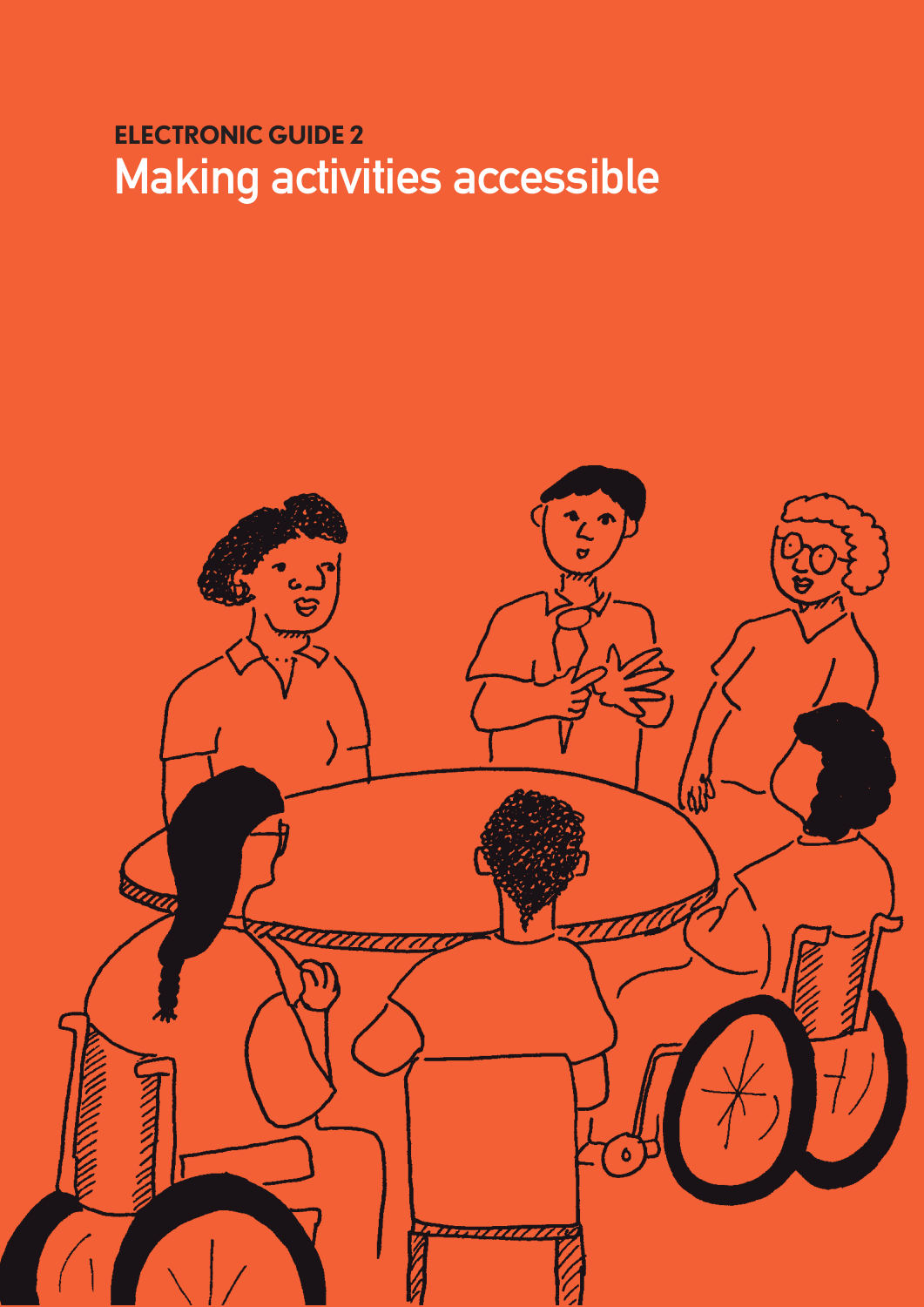## Access

Access is about ensuring people have equal opportunities to participate fully. Service users have different needs and these can vary at different times. Different people with the same impairment/condition may have different access needs. Service users have an enormous range of experiences and these impact on them in different ways. They know best – especially with support - about their own individual access needs, so ask them Never assume you know what someone else's access needs are based on your own experience or having worked previously with 'someone like' them.

Here we can only offer a general guide. It cannot ever be definitive. Service users are clear that for participation to be truly inclusive and effective, then a commitment to ensuring access must be built into all policy, practice and procedures as a matter of course. Access is not an 'add-on for any particular individual. It has to be built into user involvement. A key reason why some groups of service users are excluded is because their access needs are not met.

Access issues apply to every aspect of involvement activities. It's good practice to take account of them when planning activities and events. This includes ensuring access in:

- How you let people know about the event/activity
- Travel and accommodation
- The venue

It was a nice place and I could get around, but the people at the door were so unfriendly and unhelpful. Really put you off. Someone else made a complaint.

- Timing
- Communication

**e** For more about these access issues see our electronic resources <sup>3</sup>.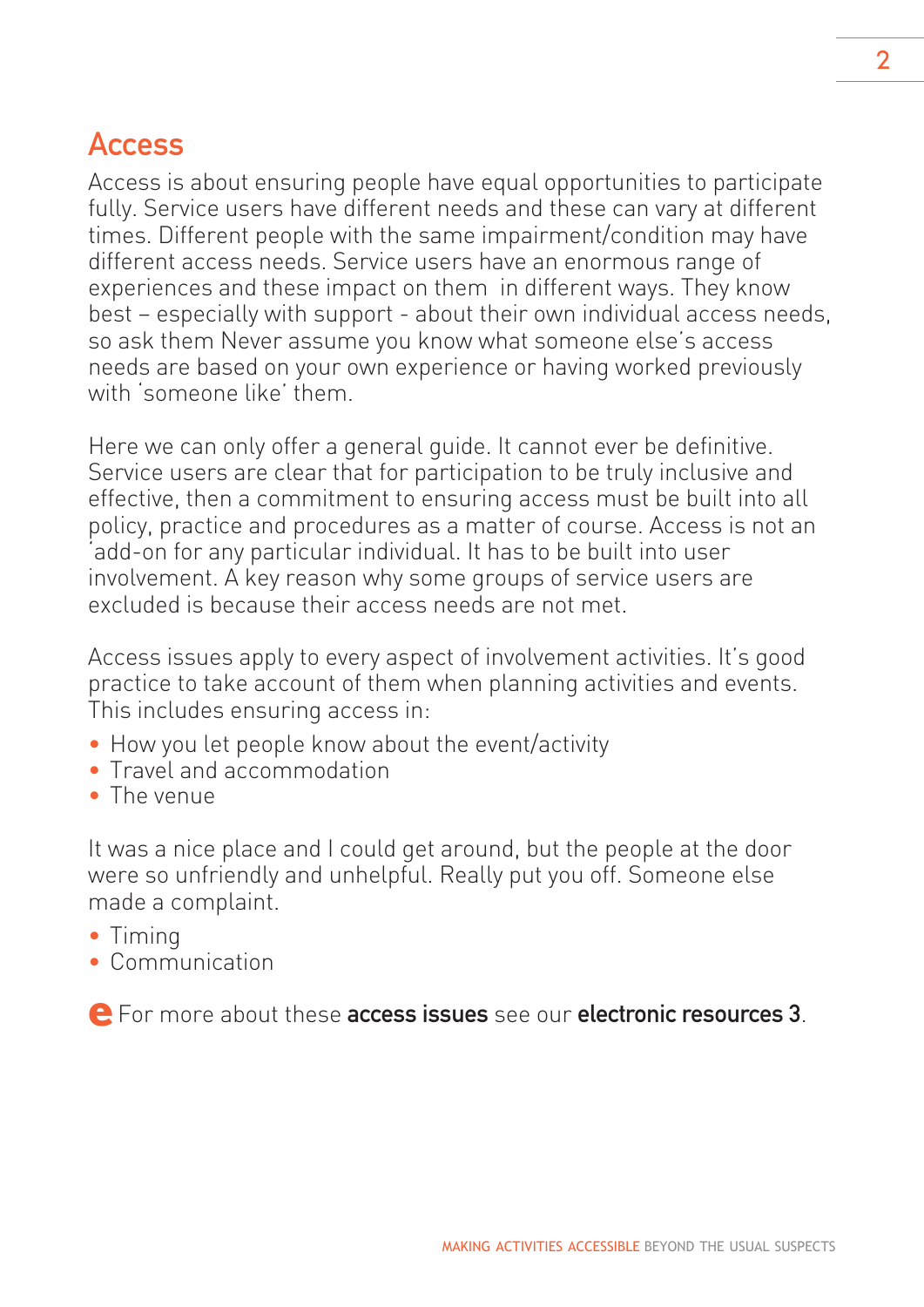## How you let people know about the event/activity

People need to know that the event is taking place and they need adequate accessible information about it to be able to contribute fully and on as equal terms as possible.

It is essential that service users are provided with the right information, in plenty of time and in the appropriate accessible format, prior to any meeting, event or consultation. Some service users and disabled people have had a poor education, and may need information simplified. Do not, however, assume that physically impaired people also have a learning difficulty. Try to use plain English - and explain all jargon. Some people will need the opportunity to absorb information in their own time, having it in advance of any meeting. This is important because some service users may need support to access the information and this can take time, not only to do but also to arrange. There are likely to be cost implications here, so make it clear that you will meet all access costs. If someone has a visual impairment, they may need any written information available in large print, Braille, electronically or on tape. Strong coloured backgrounds and 'watermark' type designs can cause problems for many. If someone has learning difficulties, do not give them lots of written information without ensuring that if they need assistance with it they have someone who can help. The self-advocacy organisation of people with learning difficulties, People First, has produced guidelines about making information accessible to people with learning difficulties.

#### Travel and accommodation

Some service users find travelling tiring, stressful or even traumatic. Being concerned with the practicalities of getting there can be so stressful that some service users either give up or find that they don't have any energy left for the actual event.

Most service users, but not all, prefer not to travel during rush hour. It is worth asking people if they require overnight accommodation. If they do, then you will need to discuss their access requirements before booking the hotel. Train and taxi bookings can be made in advance and any tickets sent to the participants. It is good practice to offer to pay for accommodation and buy tickets at the time of booking. Reimbursement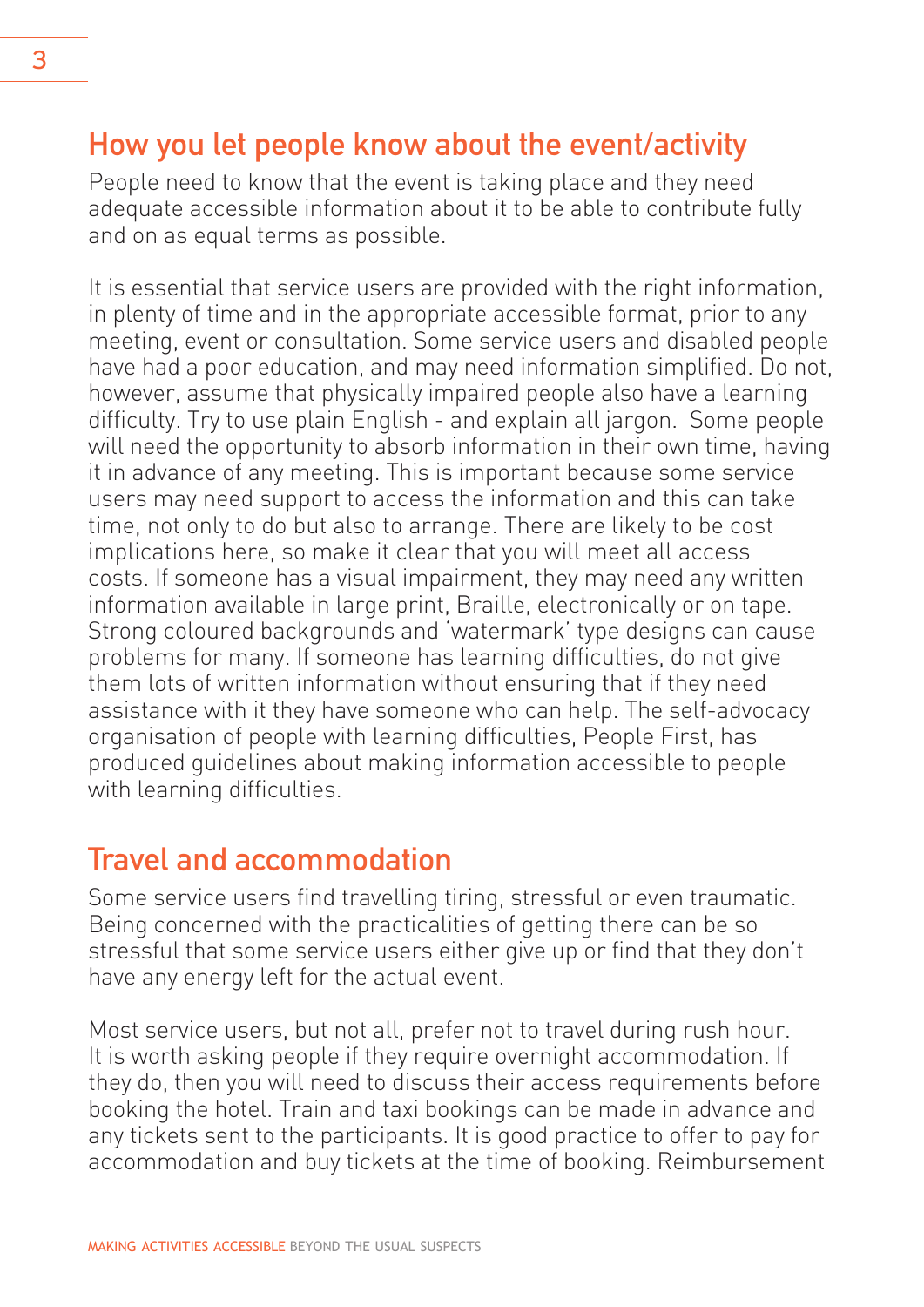of expenses is fine for people with a good income, but for many service users the initial outlay can be a barrier to involvement. Travel assistance can be booked for disabled train passengers at the time of purchasing the tickets, but 48 hours notice must be given. If service users are arriving the night before the event or activity, you will need to consider what they will do for an evening meal. Does the hotel have a restaurant? If not where would they have to go to? How will this be paid for? Other issues to consider include how the service user will get from where they are staying to the venue, if it is not being held at the same location. This can be particularly difficult, for example, for people with mobility impairments, visual impairments, and for some mental health service users/survivors.

For many service users. for many different reasons, going to a new and unfamiliar venue is a source of great anxiety and stress. Here are some comments, made by service users and disabled people about going to new and unfamiliar places:

- How do I get there?
- How long will it take me to get there?
- Will a taxi take me?
- How will I find it?
- Will I be able to cross the road to get there?
- Will the front entrance be accessible to me?
- Where will I park?
- Where can I take my assistance dog to relieve itself?
- Will I be able to get a taxi afterwards?
- Is local public transport accessible?
- Are the reception staff friendly?
- How will I find the right room?

Many disabled people use public transport. Ensure that staff who take any enquiries know about local public transport so that they can advise people on travel arrangements.

- Are there low-floor buses on the route?
- Do they take wheelchairs?
- Is the train station accessible?
- If the bus stop or train station is across a busy road, is there a crossing nearby?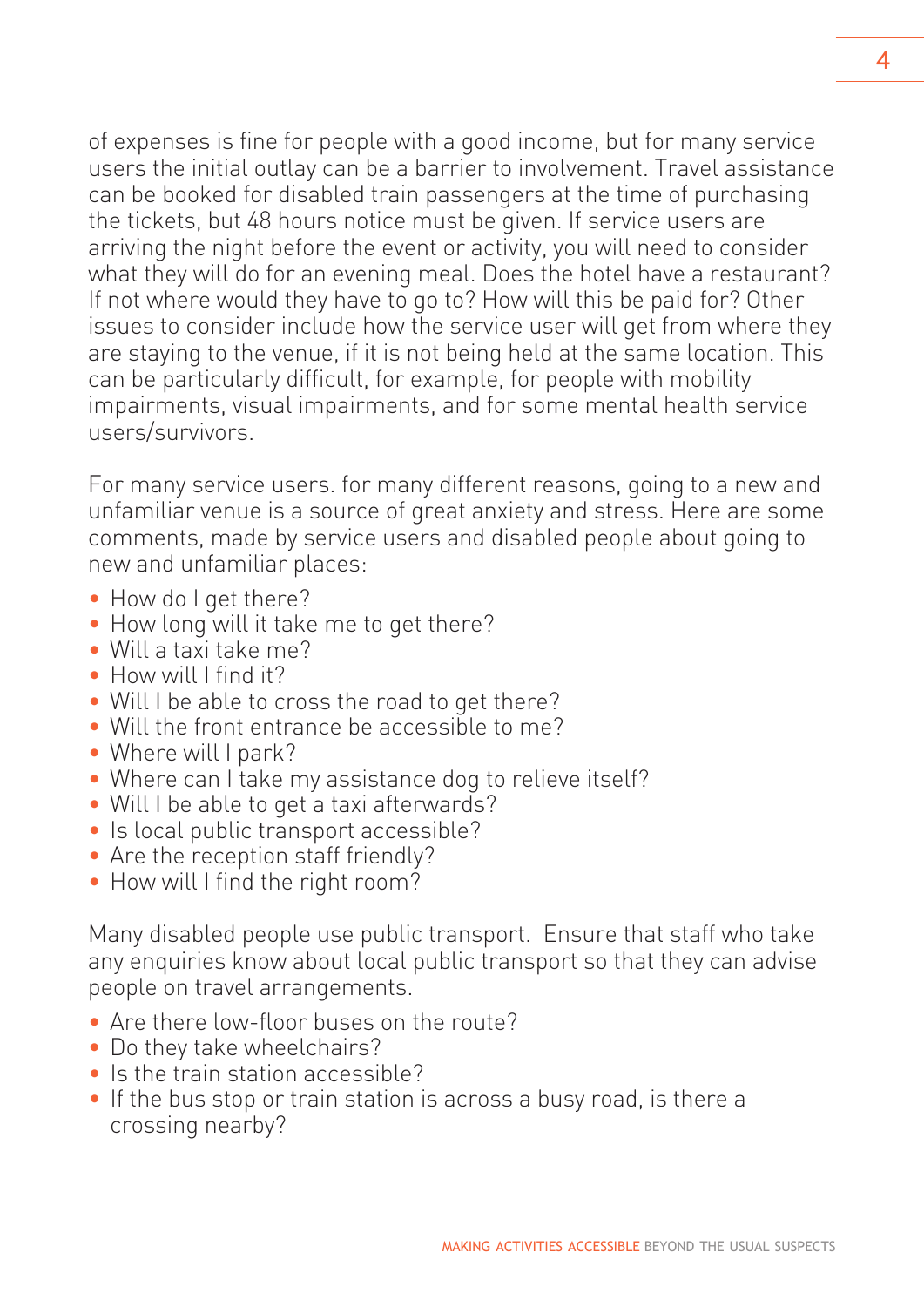Disabled people who drive, need reserved, well-signposted car parking nearby. Some may not be able to walk far from their cars. Those with wheelchairs will often need extra wide parking spaces. If the venue does not have car parking that can be reserved for disabled people, ensure that staff know about local parking arrangements, including yellow lines. Except in some London boroughs, 'blue badge' holders can park on single or double yellow lines provided that waiting is allowed and they are not causing an obstruction. In general, this scheme only permits three hours parking. In some areas it can be less. Not all service users with limited mobility will be eligible for the blue badge scheme so it is important not to make assumptions.

#### The venue

Generally the venue needs to be somewhere that it is easy for participants to get to by public and other transport. The choice of venue will be shaped to some extent by the kind of activity or event you have in mind. For example, for a small informal discussion, a quiet café might suit everybody's access requirements and provide a place that helps create an informal and relaxed atmosphere.

#### Getting in

The entrance to the venue should be level or ramped, and if there are steps as well these need to have a handrail. Portable ramps can be acceptable for a few steps, but ensuring they are out when needed and not dangerous makes them less than ideal. Some people with mobility impairments prefer steps to a ramp. Steps should have a clear line denoting the step edge and a hand rail. Revolving doors are not suitable for wheelchair users and many with mobility impairments and/or assistance dogs. The position of the entry door needs to be clear for people with a visual impairment with glass doors well identified.

Entrances should be well signposted to avoid confusion or exhaustion, as should any alternative entrance for wheelchair users. Any bell for people to summon assistance must be accessible to wheelchair users and people of restricted height.

- How does someone with a hearing impairment use an entry-phone system?
- Would a visually impaired person know it is there?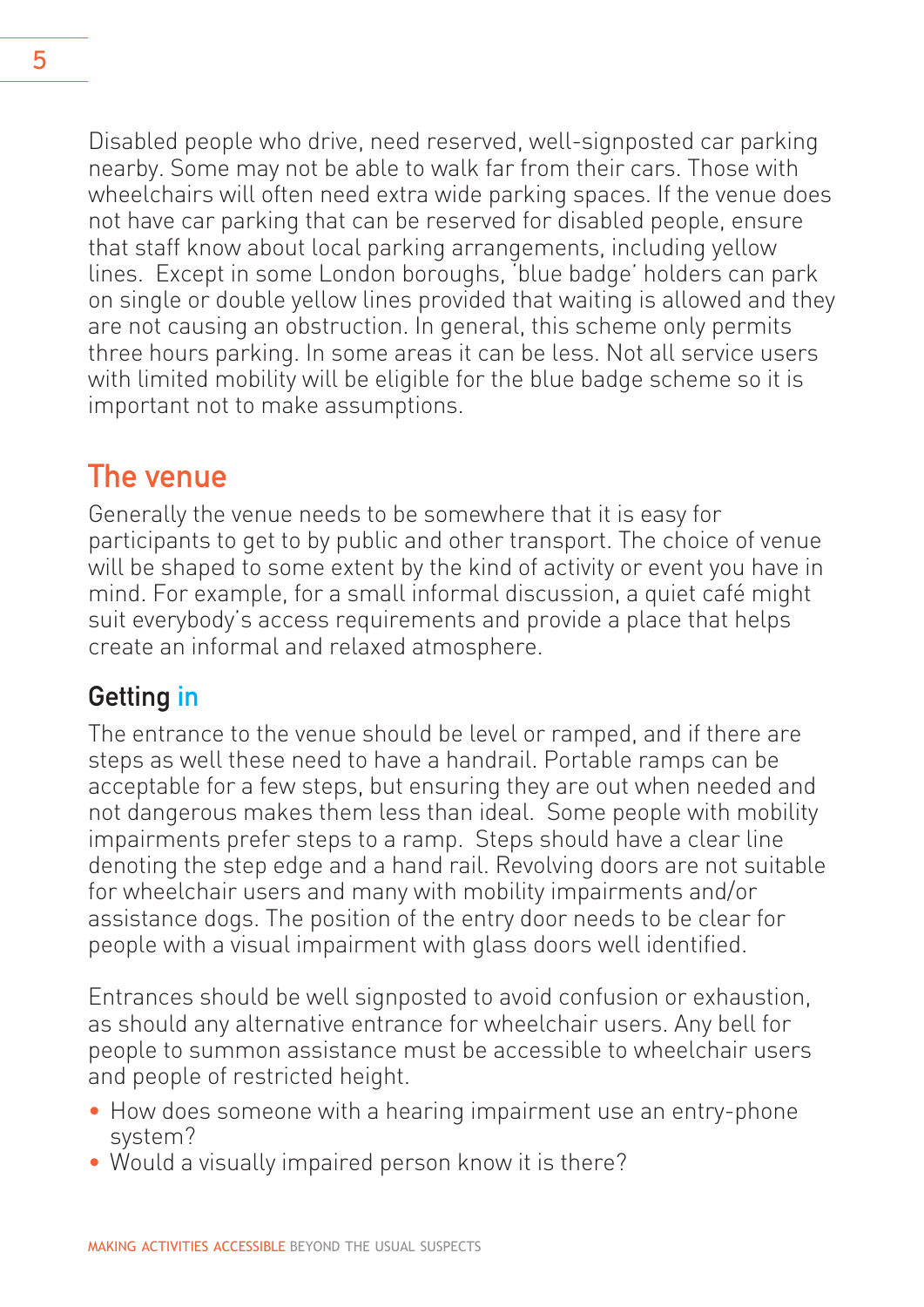• Can someone of restricted height or seated in a wheel chair see over the counter?

For some events or consultations it is a good idea if there are 'meeters and greeters' stationed at or near the entrance to offer assistance. They should be clearly identifiable with tabards or T shirts bearing the logo or name of the event organiser or host. In addition these 'stewards' should be given guidance on approaching people who might not see that they are there.

#### Moving around inside a building

Gangways and corridors should be clutter-free, both for wheelchair users, and for people with visual impairments. Avoid hanging or projecting objects. Thick pile carpets can make it difficult for wheelchair users to manoeuvre. Changes in level on a single floor, whether ramp or steps, should be indicated by lighting or colour contrast. Furniture can be more easily seen if there is a colour contrast with the surroundings.

If the venue is not on the ground floor, it is essential that the lift is accessible.

- Are the operating buttons at a suitable height?
- Is the lift large enough?
- Does it have an automated voice?
- Are the accessible lavatories on the same level as the main venue and are they clearly indicated?
- What happens if there is a genuine fire alarm what are the procedures for evacuation? In many venues the lifts close down in the case of fire. In some cases wheelchair users are expected to either wait in a refuge spot or to use an evacuation chair – both of which are not acceptable to many service users.

If service users are to move around within the venue during the course of your event (to break out rooms, specific workshops etc.) it is worth considering these questions:

- Has time been built into the agenda to allow service users to move from one room to another?
- Will there be plenty of staff on hand to offer assistance?
- How will the rooms be located and identified?
- How will people know which group they are in and where they need to go?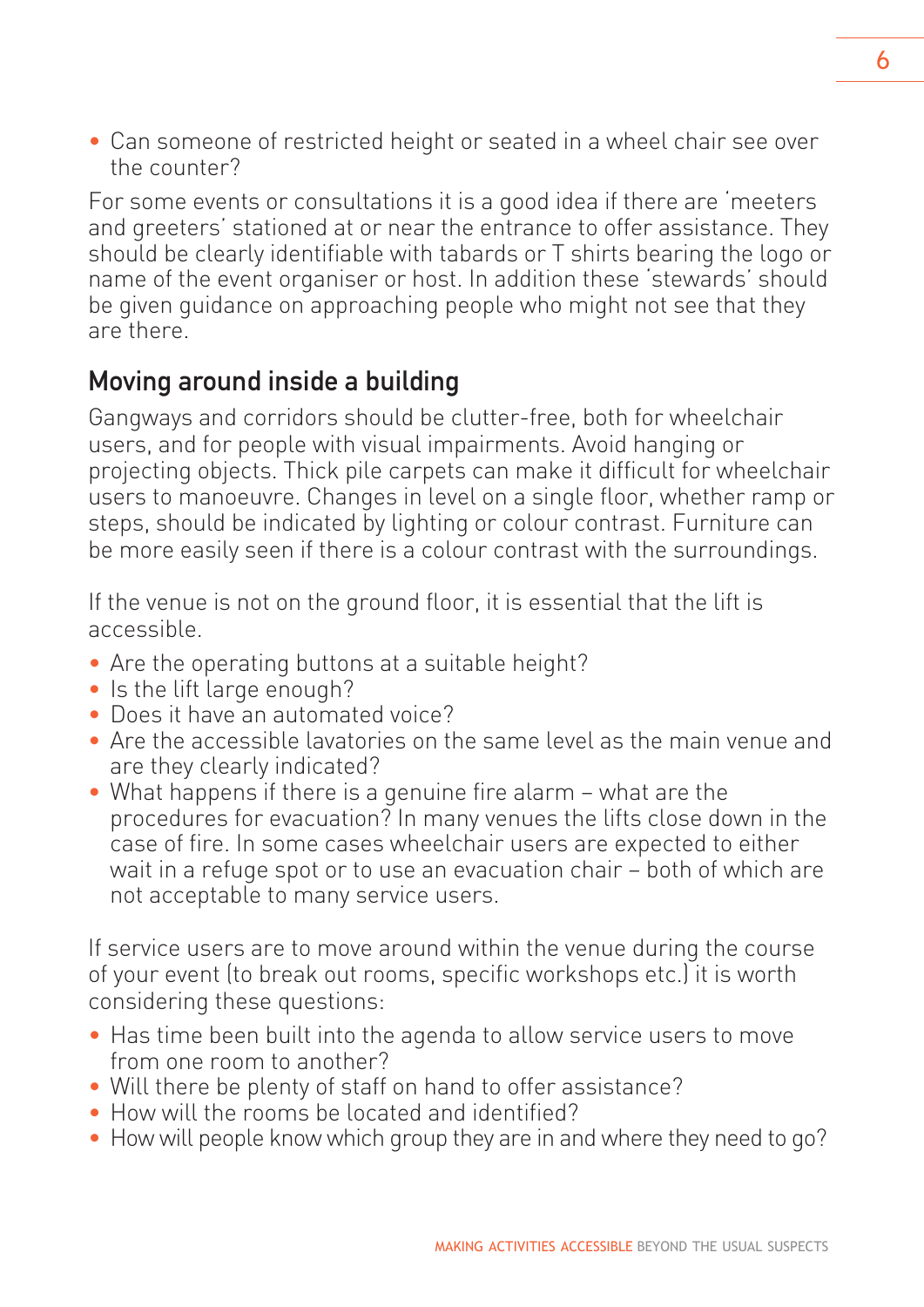#### **Facilities**

You should have an adapted toilet (preferably unisex because many people rely on someone of the opposite sex for assistance) for people who need more space - wheelchair users, people wanting to keep their Assistance Dog with them, those needing space to administer medication etc. Sign it well.

Some disabled people will bring personal assistants or communicators, and you need to ensure there is seating and refreshments available for them. These people are human aids. Some disabled people will introduce their assistant, but many will just want them to fade into the background, being there when they are needed. This should not be considered it an affront to their rights or dignity. It is part of their role. (see section 5, protocol for P.A.'s).

It is always a good idea to provide a room that is not in use for any activity during the day. This is a quiet room or a room for people who need 'time out'. This room can also be used as a prayer room for those who need this facility. This should be signposted during the 'housekeeping' stage of the event along with information about the whereabouts of the accessible toilets, fire procedures etc.

#### Food and drink

Providing good quality refreshments is an important part of good quality involvement. If you do, a supply of plastic drinking straws can be useful. Some people may need to take medication, drink frequently, or be liable to choke and having water available can be useful.

All food should be clearly labelled and meat, fish, vegetarian and vegan food served on separate plates, or if possible served on separate tables. For those who identify any dietary needs that are not covered by this, then their food should be clearly marked. During lunch time and breaks, assistance should be available to help identify and serve food. Tables and chairs should always be available for people to eat sitting down if they so wish.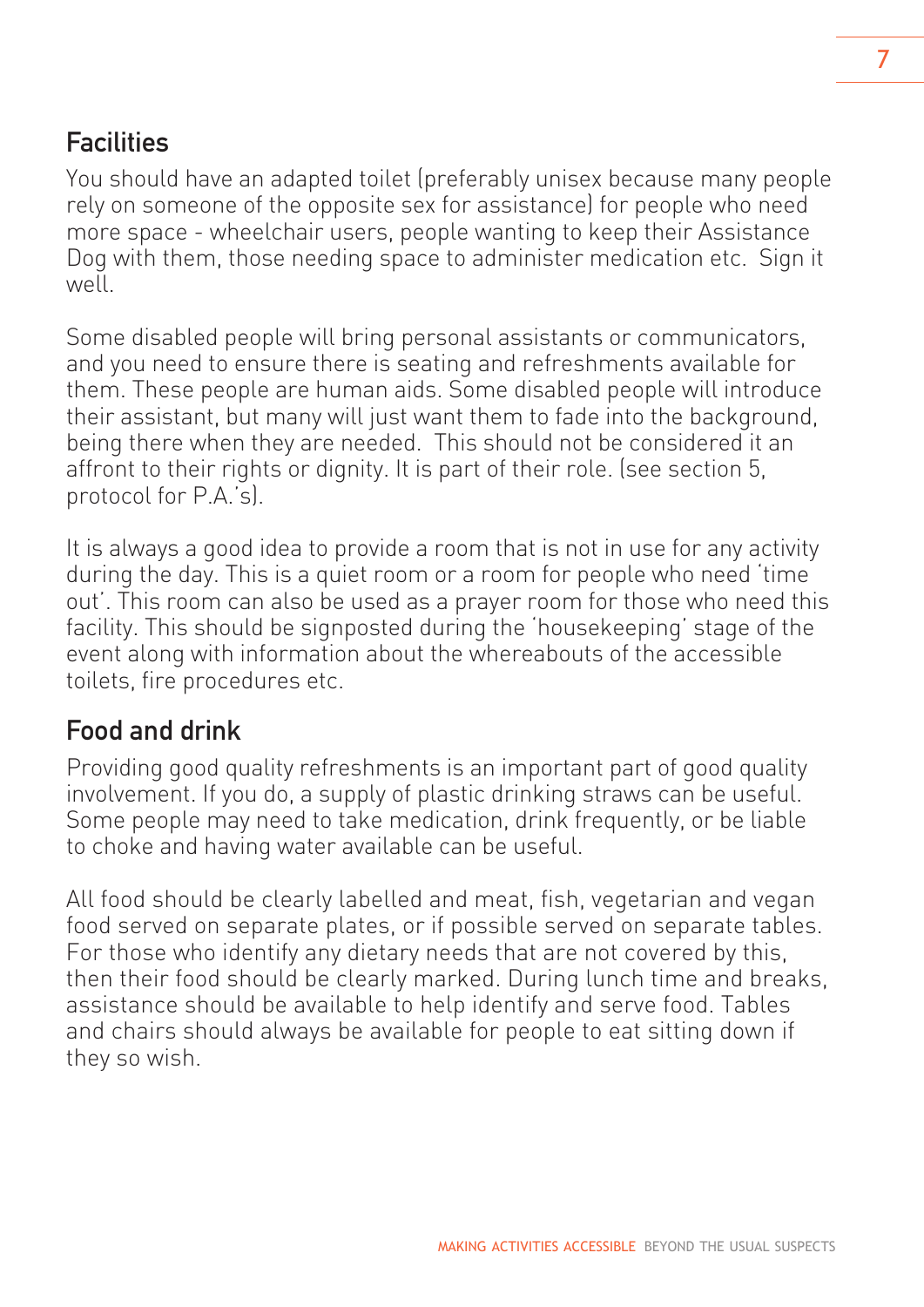## Timing

Timing is an important access issue. Many disabled people have to put an array of complicated arrangements in place for accessible and safe travel. For example, their personal assistant may need to arrive an hour earlier than usual to aid with personal care; an accessible taxi booked to get to the station (in some rural areas in particular, there is only one accessible taxi serving a large area). The company will need to be ready with a ramp to get on and off the train (some trains only have space for one wheelchair) and so on. And this, of course has to be repeated again for the return journey. Additionally the service user might well be in a support role themselves for someone else and so more arrangements need to be put in place. This all means that sticking to agreed timings is very important. The meeting cannot agree to 'stay on for an extra hour'.

It's also a bad mistake to think that service users to think that service users have nothing else to do with their lives than get involved. Because of this it is important to allow enough time for them to be able to include such events and activities in their diaries.

Timings during the day equally should be adhered to, because they are an access issue. For a variety of impairment specific reasons some people need to know when a break is expected, when food will be available or when they can go unobserved to the 'quiet room'. For some service users prayer time will be important (When setting the date for the meeting or event take into account the specific religious holidays of different faith groups ) and for others, being able to follow the agenda is crucial to avoid becoming confused and anxious.

## Communication

There are a wide range of communication access issues to address. Good, preferably natural, lighting is required, both for people with visual impairments and hearing impaired people who are using sign language interpreters or are lip-reading.

Background noise, including air conditioning systems, can make it difficult for people with hearing impairments and can hinder communication for someone with a speech impairment.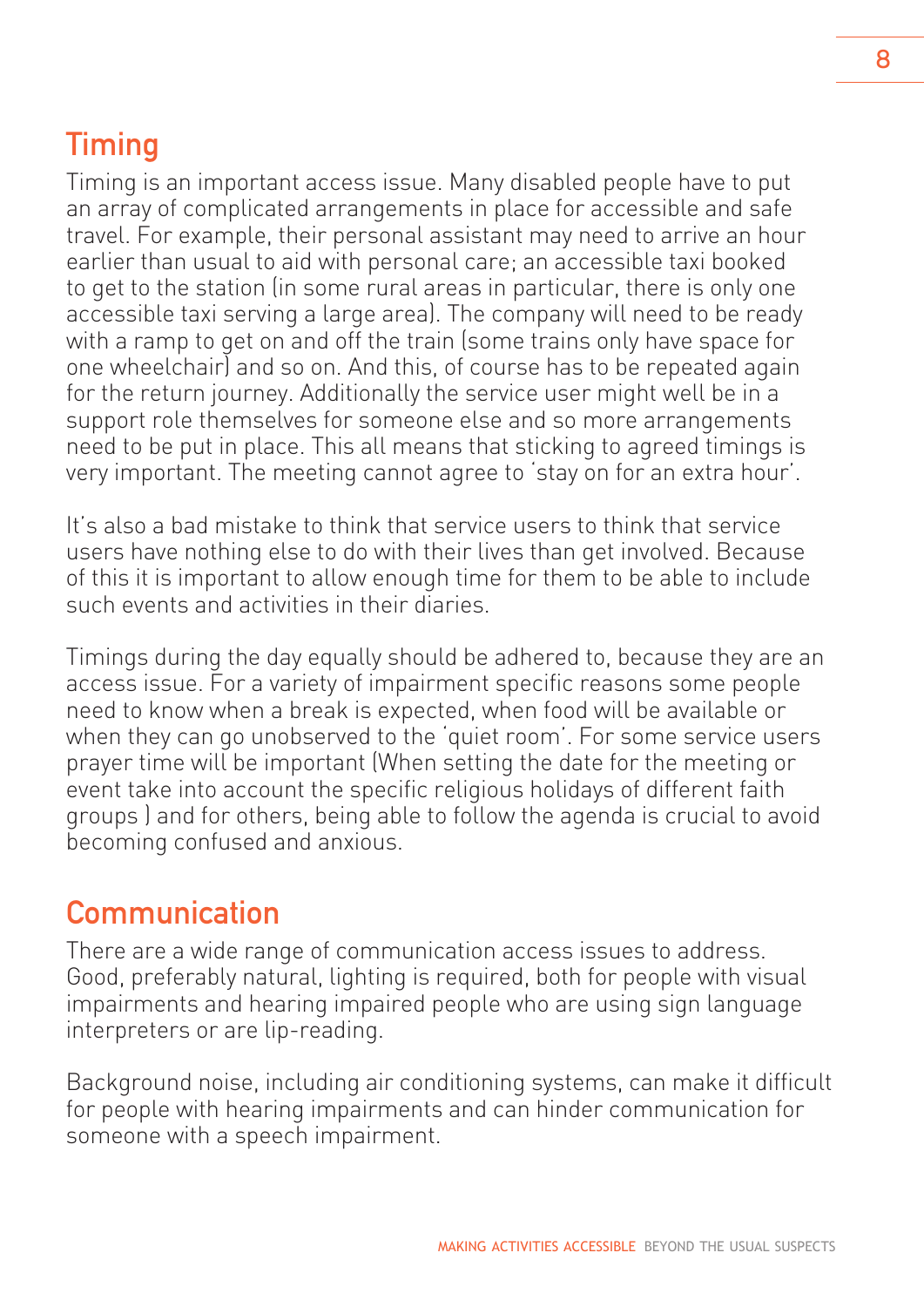An induction loop should be available for people with hearing impairments. If a loop is required, ensure that, if the system requires it, the microphone is always used. It's not helpful for people to think they speak loudly. A sign language interpreter or lip-speaker may be needed – check this out in advance. Deaf people, or others for whom English is not their first language, may have their own interpreter, but you also need to know where you can contact one. Note that interpreters require paying for their services. Always talk to and look at the service user at all times not the interpreter.

Depending on the length of the activity or meeting, frequent breaks may be needed by some service users. This is likely to include hearing impaired people who are lip reading, or following a sign language interpreter, people with pain who need to move frequently, and others who need ready access to the toilets. If the person you are talking to has a hearing impairment, speak clearly and not too fast, with your face towards them – never speak to your notebook, turn your back, or obscure a clear view of your face. Do not overdo mouth movements and do not shout!

#### Communicating with somebody who has speech impairment

This can be awkward and difficult for both parties. A few simple steps can be taken to avoid embarrassment and aid communication:

- Actively listen to what the person is saying. All too often we don't pay close attention to people we are talking to. We might be thinking of what we are going to say next, what we saw on television last night or, a common experience for people with a speech impairment, panic that we won't understand what is being said. We are so busy thinking this that we don't listen carefully.
- Sometimes it can take a few minutes to become accustomed to another person's speech patterns. It might be helpful to ask a few questions that you might already know or can guess the answers to in order to familiarise yourself with the way they talk.
- Do not pretend you have understood them if you haven't. You are likely to be caught out more and more as the conversation continues.
- Rather than saying 'I don't understand what you are saying', try repeating back them what you did understand to check it out. So, for example, if the only word you understood from a sentence was 'dog' then say 'you are telling me something about a dog? I'm sorry I didn't catch it all'. The difference between the two responses is enormous. In